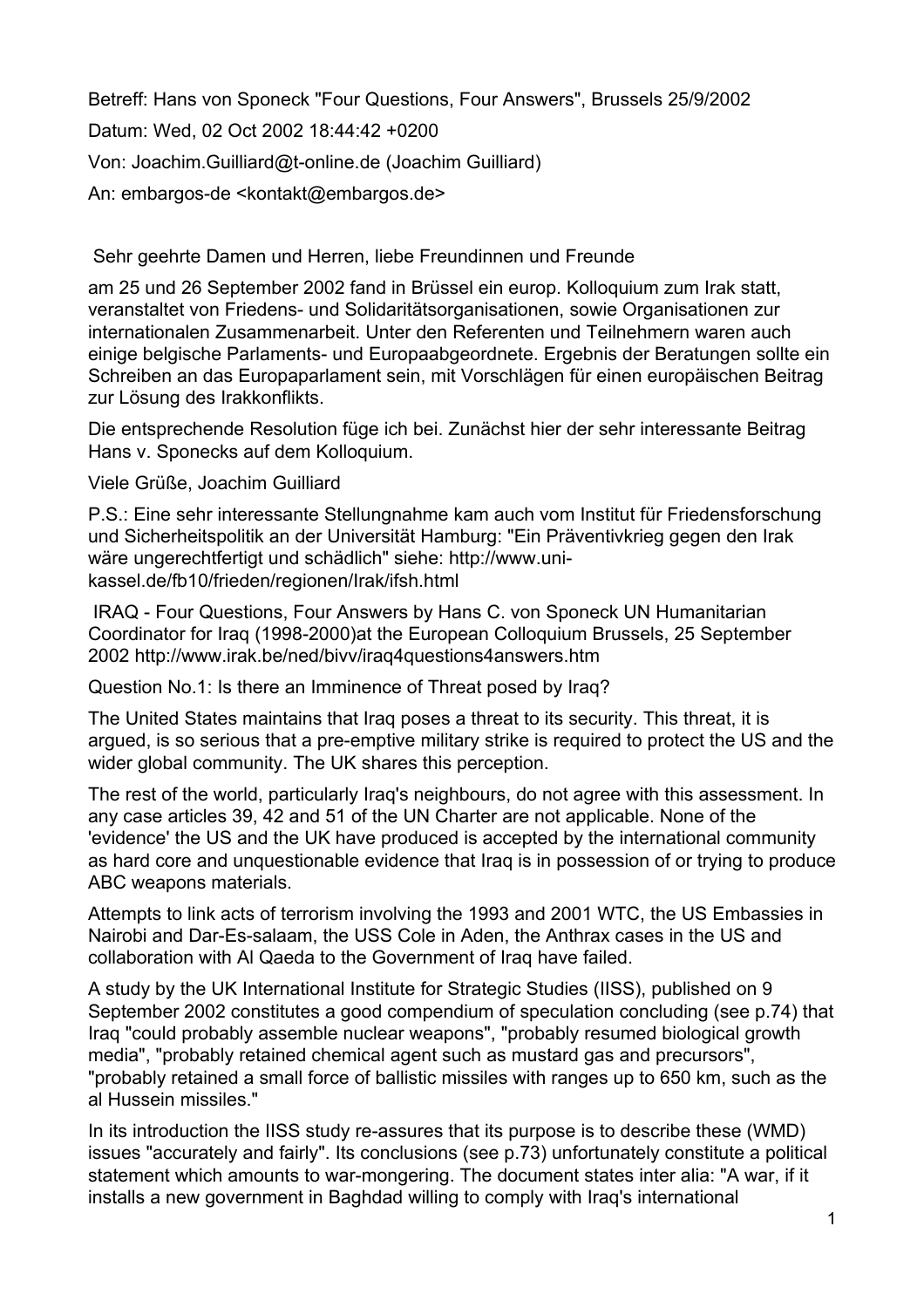commitments, would eliminate Iraq's WMD threat, but at the risk of limited CBW use (and civilian casualties) during the conflict of overthrow the present regime."

During a July 2002 visit to Iraq, the Government of Iraq gave me the permission to visit two sites of my choice, Al Dora at the outskirts of Baghdad and Al Fallujah III, which western intelligence agencies and main stream US and UK media had identified as sites for which evidence existed that they had been producing biological agents since the departure of UN arms inspectors in December 1998.

The IISS report points out that at Al Dora "work appears to have started. The facility has about 25% of its capacity" (see p.30). For Al Fallujah III it points out that the "plant for processing castor beans has been destroyed. Its current status is unknown" (see p.30).

In a document entitled "A decade of Deception and Defiance" handed out by the US Government on 12 September at the time when US President Bush was delivering his speech at the UN/GA, it is pointed out that Al Dora "has an extensive air handling and filtering system" (see p.8) and for Al Fallujah it states (see p.9) that "(the Government of Iraq) is making an effort to hide activities at (the) Fallujah plant."

The British Government released its long announced 'dossier' on 24 September 2002. More a review of past WMD programmes than an empirical analysis of the current situation in Iraq, the dossier is a document of allegations not of evidence of the seriousness of the current WMD reality in Iraq. For Al Fallujah, the dossier maintains that "the castor oil production facility has been rebuild." Al Dora is cited as a "facility of concern."

My visit to these two sites (accompanied by the ARD German TV) showed conclusively that Al Dora and Al Fallujah III facilities had been destroyed (it should be noted that the IISS report acknowledges this for Al Fallujah III). What is destroyed can not be a threat.

Conclusions:The evidence offered by the US and UK administration as well as the IISS assessment of Iraq's WMD status does not support in any way the contention that an imminent threat emanates from Iraq justifying a military offensive. The US government promoted mass hysteria and the psycho war are internationally unacceptable. In the interest of preventing such a war, the Iraqi Foreign Minister's statement to the UN/GA that the country is free of WMD and the agreement by the Iraqi authorities to re-admit unconditionally UN arms inspectors at this stage should be taken at face value and UNMOVIC's installation in Baghdad be pursued without delay.

Question No.2: What explains the present US Government Iraq policy?

There is no simple explanation. The importance of Iraq's sources of energy, the composition of the Bush II administration and changes in the political landscape of the Middle East, however, are three major factors which are part of such an explanation:

Iraq's sources of energy:

During the 31 july/1 august hearings on Iraq in the US Senate Foreign Relations Committee, the ranking representative of the Republican Party, Senator Richard Lugar (R-In) stated: " ...we are going to run the oil business. We are going to run it well, we are going to make money; and it's going to help pay for the rehabilitation of Iraq because there is money there!"

The Bush II administration:

Key policy makers in the administration of the present US Government had been involved in the Bush I 1991 Gulf War. This may explain why the US Government is taking the Iraq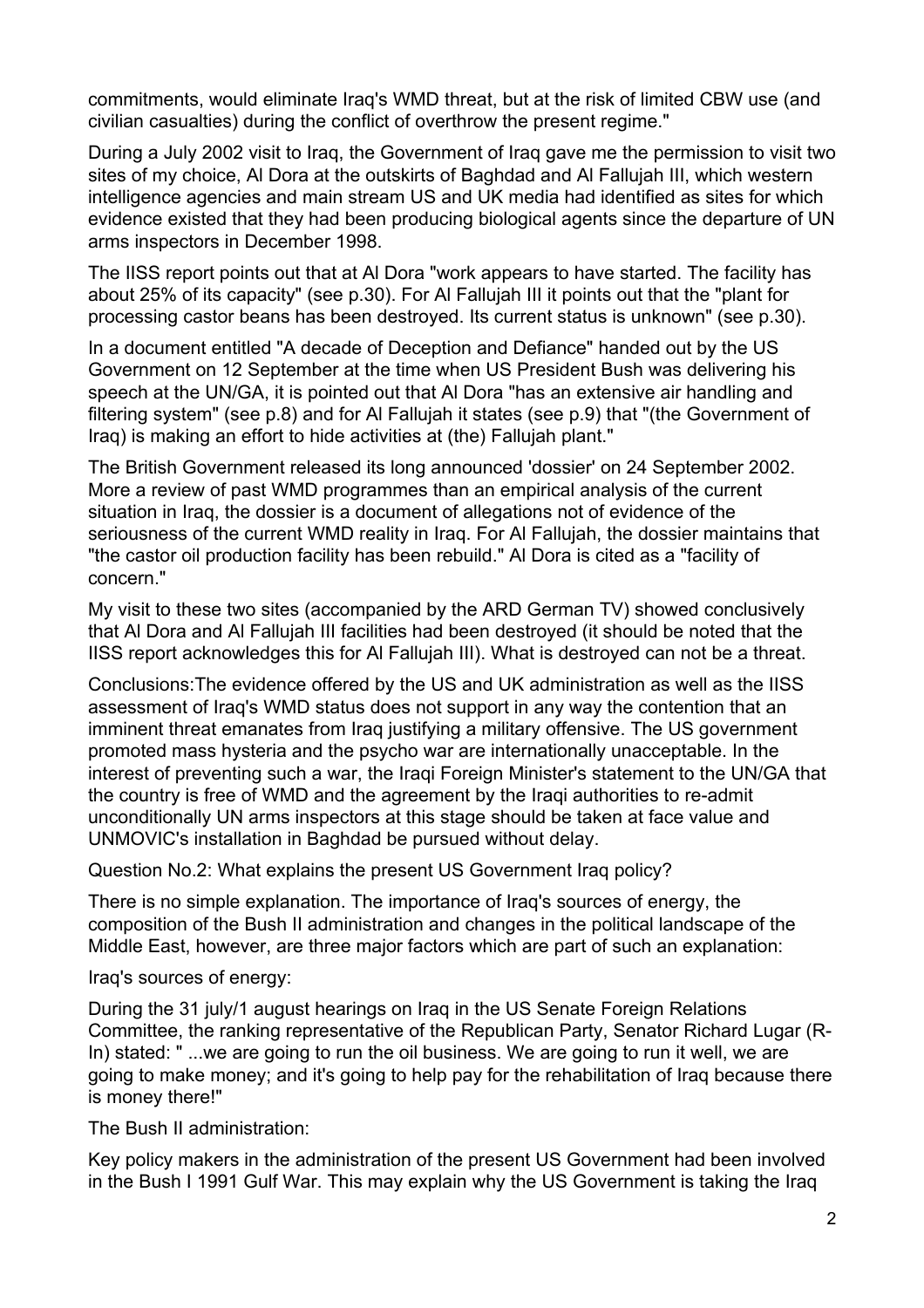Liberation Act of the US Congress of October 1998 much more literal than the Clinton administration did. The Act calls for 'regime change' in Iraq. The policy of 'containment within' under President Clinton has become a policy of 'occupation from outside' under President Bush. This policy change combined with a missionary fanaticism to spread their version of 'democracy' and a fatal mix-up of the justified fight against terrorism and a regime change strategy for governments considered as too aggressively anti-American are the main ingredients of the US administration's approach on Iraq.

The political landscape in the Middle East:

The severe deterioration of the Palestinian-Israeli conflict in the course of the past twelve months has intensified the cohesion among Arab governments. Testimony of significant policy changes within the Arab League became apparent in the final communiqué of the March 2002 Beirut Summit. It concluded with a rejection of a war against the 'brotherly country Iraq'. Since then all Arab governments including Kuwait and Saudi Arabia have repeated their opposition to a military confrontation with Iraq. There is strong public resentment, particularly in Saudi Arabia, to what is perceived as double standards in dealing with the two major conflicts in the Middle East, the Palestinian issue and Iraq. It can also no longer be hidden that the US is on notice that agreements to their military presence in the Middle East are no longer to be taken for granted. This in turn has added an element of extreme urgency in introducing changes in the US Iraq policy. Conclusions:The Iraq policy of the US administration has little to do with the return of UN arms inspectors or with a concern for the suffering of the Iraqi people. It has all to do with a determination to introduce a regime change in Baghdad. With this objective, the US enjoys no international support. President Chirac confirmed this when he stated publicly: "It is not a question of Bush/Blair on one side and Chirac/Schroeder on the other side, it is Bush/Blair on one side and all the others on the other side." Question No.3: What are the implications for the Iraqi population?

First of all it must be pointed out that the suffering and the trauma resulting from the intensified confrontation between Iraq and the US/UK and the prospects of war have been sidelined by politicians and the media in Europe. The massive evidence of the toll these developments and twelve years of economic sanctions have taken among the Iraqi population is well documented by reputable IGOs and INGOs. The impact of this reality will be felt long after economic sanctions have been lifted and the Iraq conflict has ended.

The humanitarian exemption, the oil for food programme has at all times been underfunded, particularly, in the initial three phases when the UN/SC had been decided that the oil for export revenue could not exceed \$2.6 billion per phase. Despite this small amount, the UN/SC insisted that the UNCC had to receive 30% of the oil revenue, funding which was desperately needed by an undernourished population deprived from even basic medicines to protect their health.

The total value of what has been received in Iraq between 16 December 1996, the beginning of the oil for food programme and 10 may 2002 amounts to \$172 per person/year. One indicator of the state of impoverishment of the Iraqi population is that 55% of the population lives below the poverty line. Were the monthly food basket valued at \$25 not given to the population free of charge under the oil for food programme, some 90% of the population would be forced to live under the poverty line.

Another dramatic indicator of the ill being of the population relates to child mortality. UNICEF in its annual State of the Children's report identified Iraq as the country which showed an increase of 160% in the mortality rate of children under five for the period 1990 to 1999. This constitutes the highest recorded increase of all the 188 countries surveyed.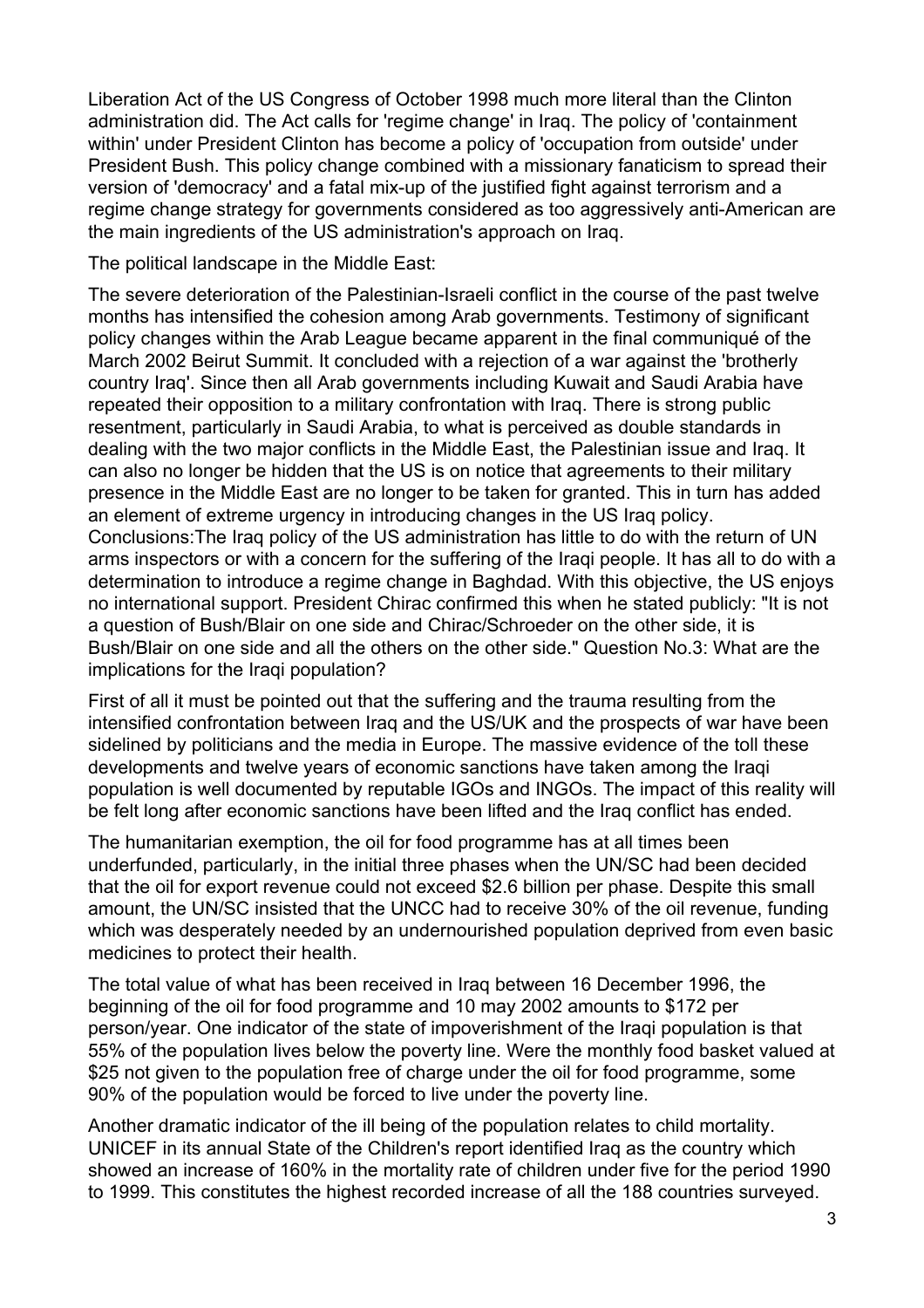According to the same organisation, female literacy has slipped to 45% in 1995 while in 1987 Iraq had received from UNESCO international recognition that it had achieved a literacy level of 80%. There are other alarming figures published by WHO showing that the number of youth with mental disorders has more than doubled between 1990 and 1998.

While the US Government accuses Iraq of having violated 16 UN resolutions, no mention is made that the main responsibility for the violation of just about all international treaties and conventions from the UN Charter to the International Covenant of economic, social and cultural rights, the Geneva and Hague Conventions and the genocide convention points to the US and British governments (see in this connection a document of UN/ECOSOC dated 21 June 2000 (GE.00-14092) in which Prof. Marc Bossuyt, presently judge in the Belgian Supreme Court and formerly chairman of the UN Human Rights Commission gives evidence to this effect; see also selected papers on "The Impact on International Law of a Decade of Measures Against Iraq" published by Oxford University Press in February 2002).

It must also be stated that the establishment of the two no-fly-zones is based on no UN mandate and constitutes a serious breach of international law and UN resolutions which make specific mention of Iraq's territorial integrity and sovereignty. As the UN designated Official for Security of UN staff in Iraq, I introduced air strike reports which reflected collected and verified information on damage to life and property of civilians as a result of US/UK air incursions and attacks in Iraq. In 1999 my office in Baghdad recorded 132 air strikes with 144 civilian death and over 300 wounded and civilian property destroyed. These air strike reports were, when possible, handed to US and UK officials in New York during various briefing visits. I was told by representatives of those two governments that I was violating my mandate in producing such documents and that in any case all I was doing was to put a UN stamp on Iraqi propaganda. It is a serious matter that the UN Security Council having a mandated oversight responsibility has not been able to stop this serious violation, particularly since US and UK pilots have operated in Iraqi airspace after Operation Desert Fox in December 1998 under 'enlarged rules of engagement'. These allow them to use their firing power with fewer restrictions and consequently with more damage to civilian life and property.

Should a US war against Iraq take place, particularly the high-tech war currently contemplated in Washington, there would be significant civilian casualties and destruction. To prevent this must be a major challenge for European democracies.

Conclusions:The political battle continues to be played on the backs of the Iraqi people. Objectionable treatment of people within Iraq can not provide the justification for a crippling punishment extended by the UN Security Council to the Iraqi people in the form of economic sanctions, blocking of humanitarian supplies, regular air attacks and, possibly military confrontation. Governments who are in possession of the many accounts from reputable international organisations on the state of human condition can no longer remain silent regarding the fact that today the main perpetrators responsible for the suffering of the Iraqi people are the governments of the US and the UK. This does not mean that one should negate the concern over the internal human rights situation. The UN Human Rights Rapporteur must be allowed to continue his dialogue with the Iraqi authorities in this respect.

Question No.4: What could be the demands of the international public conscience against a war on Iraq and for the lifting of economic sanctions?

The European Colloquium (EC) should convey to the European Parliament (EP) that the February 2001 hearings on Iraq have failed to contribute to a credible EU Iraq policy. In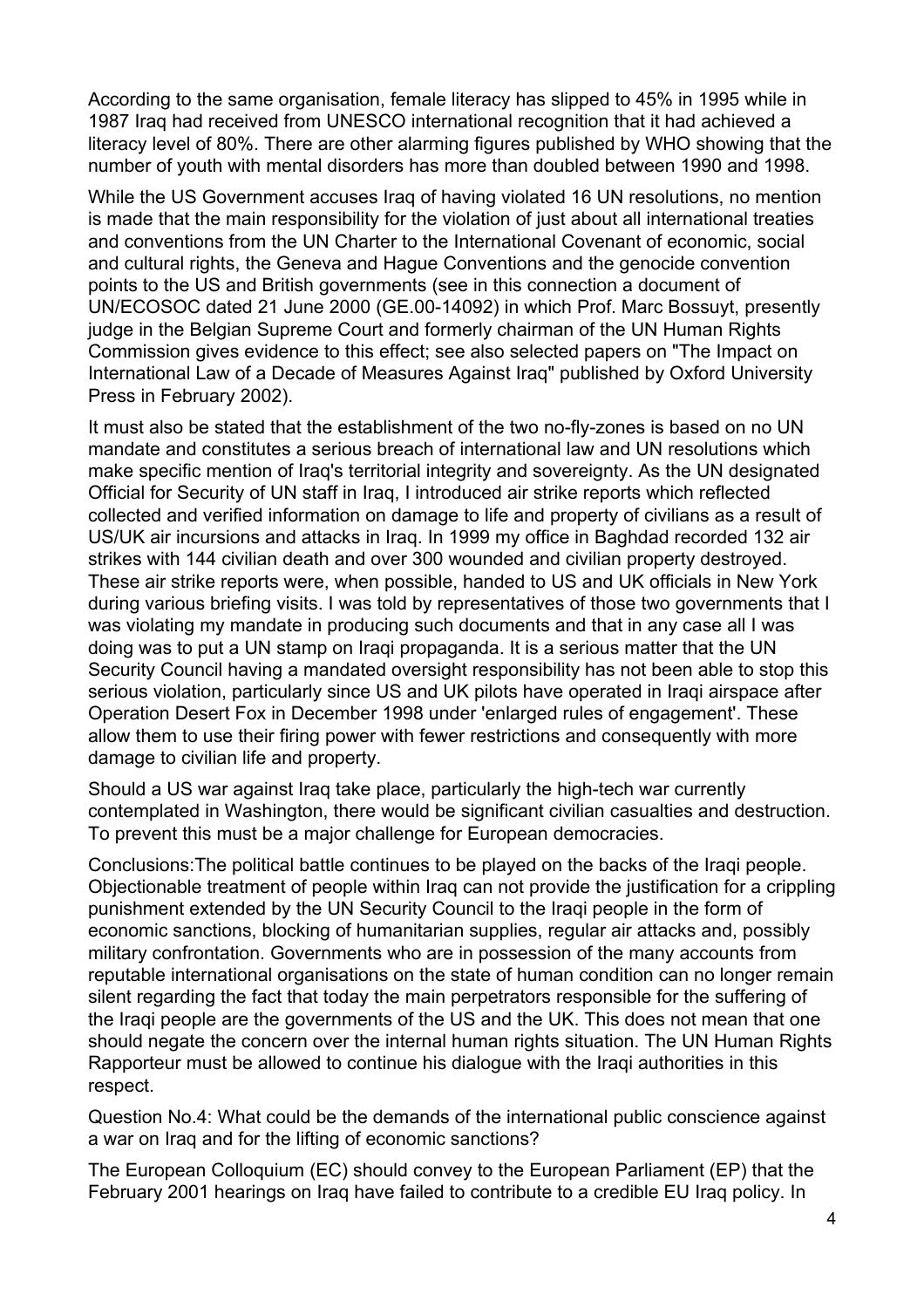the absence of an objective position on Iraq, The EU had been largely excluded as a contributor to the international Iraq debate. The EC should point out that this could be redressed.

Neither the report of the UK International Institute for Strategic Studies (IISS) dated 9 September 2002 nor the document handed out by the US Government dated 12 September provides any evidence whatsoever of the imminence of an international threat posed by the Iraqi Government that would justify evoking articles 39, 42 or 51 of the UN Charter. A unilateral military strike by the US against Iraq would in any case be a grave violation of international law. The EP should be reminded of this serious fact.

The EC should advise the EP that in case of such a unilateral attack on Iraq by the US, permission by EU member countries for US forces to use airfields, harbours and other facilities might be consistent with NATO statutes but would constitute a breach of international law. The EP should be requested to convey this to member governments.

The Brussels meeting of the EC should be concluded by expressing full support for the UN/Security Council-led arms inspection process. The EC should emphasize in this context that the Iraq Government should not be hindered in any way to demonstrate its preparedness to unconditionally cooperate with UNMOVIC. The EC should furthermore convey to the UN Secretary General that it considers the protection of the integrity of the team of UN inspectors as a paramount responsibility of the chairman of UNMOVIC. Misuse of UNMOVIC for intelligence operations, as had been the case with UNSCOM, harbours the grave danger of a confrontation between Iraq and the US. It would undoubtedly be used by US authorities as an immediate pretext to respond with a military attack. The EC should convey to the EP that it has a profound responsibility to pass these concerns to member governments and to the UN.

Comprehensive economic sanctions against the people of Iraq are entering their 13th year. The human condition identified already in 1991 after the Gulf War as 'apocalyptic' have significantly worsened since then in both mental and physical terms. The amount of evidence collected by reputable international organisations about child mortality, malnutrition, re-emerging diseases, impoverishment, educational neglect and psychological disorders continues to accumulate (please see in particular recent reports by UNICEF, CARITAS, Save The Children/UK).

What the international community has seen since May 2002 when UN/SC resolution 1409 introduced so-called 'smart sanctions' represents, as predicted by individual members of the current UN Security Council, anything but an improvement. In addition, over \$5 billion worth of humanitarian supplies remain on hold-blocked by US/UK authorities. The oil pricing confrontation created by the US/UK governments to end the 'illegal' surcharge issue has resulted in a major shortfall of funding for the present phase XII of the oil for food programme and seriously endangers the already fragile humanitarian exemption programme.

The EC should make a strong case in its Brussels' communiqué for the lifting of economic sanctions once the UN arms inspectors programme is underway with the full cooperation of the Government of Iraq. The EC should request the EP to strongly support such an approach in the interest of ending the suffering of a people who have done nothing wrong.

National anti-sanction groups in Europe and elsewhere are unrelenting in their efforts to bring about justice and conditions of human dignity for the Iraqi people. The public conscience is alert and at national levels has helped in shaping political decision making. In these critical days of international relations, efforts to make it possible that at times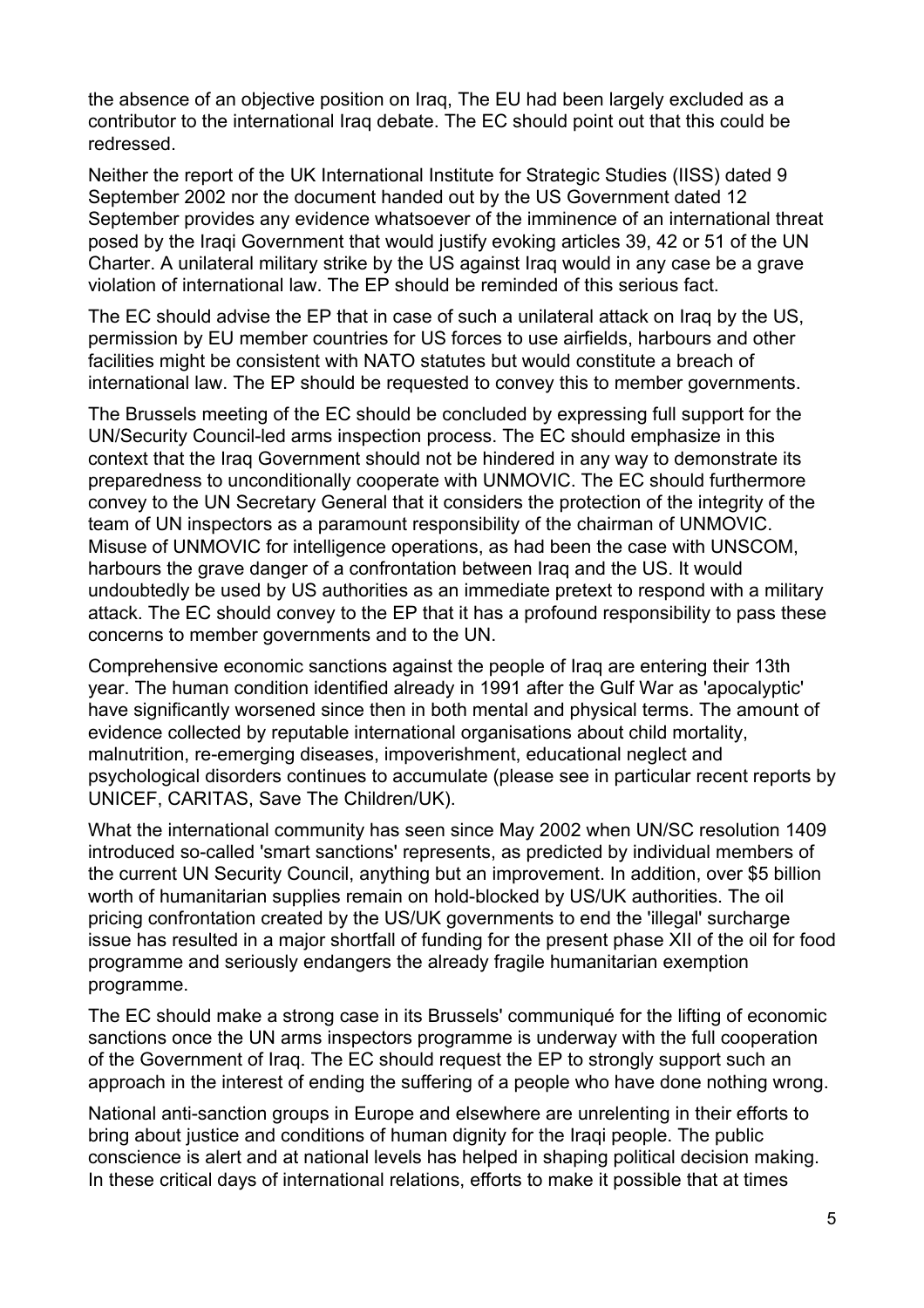national initiatives can function in an integrated manner would seem of importance. The ideal would be to create a European response mechanism that can be used to periodically react to morally, ethically and legally unacceptable policies and positions on Iraq maintained by individual members of the United Nations. Such a mechanism would be particularly significant at this moment to protest against economic sanctions and to solicit support against a military attack on Iraq. Protesting would create awareness that such an attack would lead to another human catastrophe and endanger the international solidarity in the fight against terrorism. It would be of immense value in this respect if the EC could agree on an 'action alert focal point'. Such a focal point would function as a basis for the strategic issuance of joint statements and the preparation of integrated actions and lobby work.

As a step in this direction, national associations, whether represented at the Brussels' meeting or not should be encouraged to forward the final communiqué and a copy of the open letter to the EP to all the representative foreign media and other influential bodies on the ground. The EC should forward these two documents to the President of the UN Security Council, the UN Secretary General, the Secretary General of the Arab League, the Holy Sea and the International Court of Justice.

An important first step towards improved cooperation among different national groups working towards the lifting of economic sanctions and averting an unjustified war against Iraq would be the preparation of a master-list of cooperating entities and their coordinates.

COLLOQUE DE LA PLATE-FORME EUROPEENNE DE SOLIDARITE AVEC LíIRAK

Bruxelles, les 25 et 26 septembre 2002-09-27

## FINAL RESOLUTIONS

The delegates representing the associations of peace, solidarity and co-operation with Iraq gathered in Brussels on the 25th and 26th of September 2002, have adopted the following resolutions:

- 1. As a top priority, they consider that an end must be immediately put to the suffering of the Iraqi people as a result of the embargo imposed on them since 12 years. This has resulted in the destruction of the health, education, culture and the economic infrastructure of a nation that is one of the cradles of civilisation. Adding the anguish of a new war to that suffering, a war whose main victims will be the civil population, is intolerable. It is particularly true for a whole generation of youth, sacrificed since 12 years. If we do not put an end to this grave situation, fundamentalism and extremism will increase.
- 2. The Delegates have stressed that nothing justifies a military intervention in Iraq. Reports from various sources, including the British Government, recognise that Iraq does not constitute any military threat to the international community. Additionally, there is no proof of Iraqís participation or support of organisations of terrorism like Al Qaida.
- 3. A military intervention is unjustified especially when the Iraqi government has accepted the unconditional return of the United Nations inspectors. The intensifying pressure for a military solution reveals the real objectives of those who are presently hindering the return of the UNMOVIC inspectors. The delegates deem urgent the arrival of the UN inspectors in Iraq and support the Secretary General of the United Nations in his will to facilitate the return of the inspectors as soon as possible. ·They request the UN Secretary General to use all the means necessary to quarantee the integrity of this mission and its balanced representation of the European Community. ·They oppose to